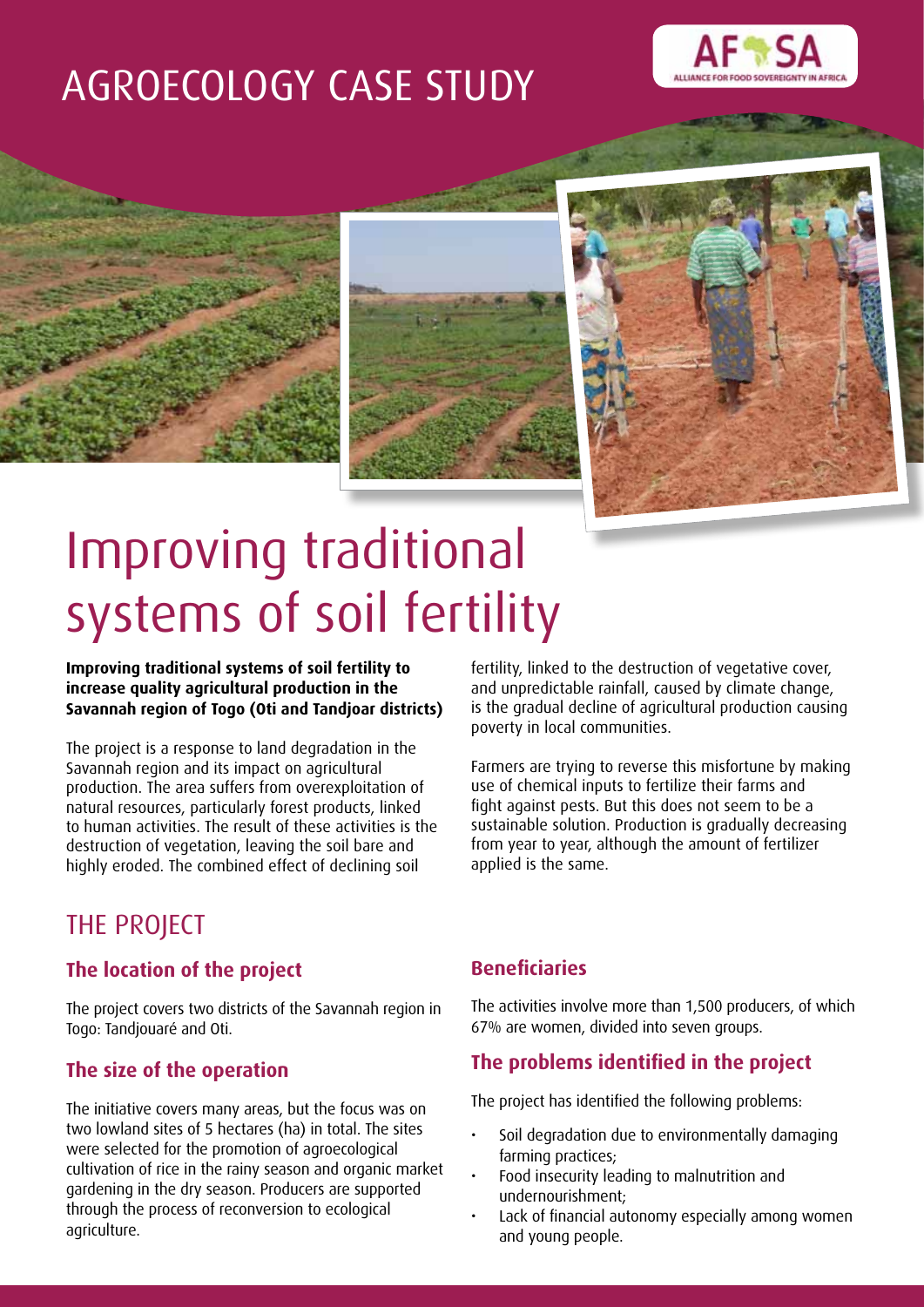#### **Objectives**

The project aims to:

- Make local people aware of the harmful effects of the use of toxic chemical inputs on the environment, biodiversity, ground water, ozone layer, and farmers' autonomy;
- Sustainably increase agricultural production by preserving nature;
- Improve the health of local populations through better diets.

#### **Solutions proposed**

The solutions offered by the project are:

- • Implementation of best practices to substantially improve the incomes of seed producers;
- Capacity building of farmers and women producers (1500 in total) on organic manure and its impact on the sustainability of soil fertility;
- Implementation of rice cultivation in the lowlands through effective production and market-gardening techniques;
- Protection of plant biodiversity through the implementation of a botanical garden.

#### **Project strategy**

The strategy is based on the cooperative approach to meet the new legal requirements for farmers' organizations and to facilitate access to markets. A key part of the project strategy to reorient farmers to agroecology is to use examples of health problems that emerged with the advent of toxic chemical inputs. This helps to spread awareness of the risks linked to the consumption of products from conventional agriculture.

Gender and social inclusion, with a focus on women's access to land, are also key considerations of the project.

#### **Project resources**

The resources are primarily local, consisting of indigenous knowledge relating to good agricultural practices and community involvement in the project. The project is also supported by grants from partners.

#### **Benefit of the project**

The initiative helps to ensure food sovereignty in grassroots communities. It also strengthens social cohesion at the local level because the activities are implemented with a community spirit. The project facilitates access of women, youth and marginalized people (living with disabilities) to land and decisionmaking. Finally, it allows producers to renew their links with nature, to regain the lost partnership between humankind and nature.

#### **The results obtained**

Through awareness raising sessions and trainings, 1,500 beneficiaries have adopted traditional techniques of soil fertility conservation and management. Hundreds of compost pits have been dug. The technique of using Mycotri fungus has helped boost the production of compost, improving existing practices in the area. An agroecological field for the production of Sorvato1 seed (an improved sorghum variety) has been installed and is being monitored. Through fertilization of the field with compost and soil conservation practices, such as stone lines, productivity has risen to 3 tonnes/ha. This success has helped the system to spread throughout the area.

To accompany producers in the implementation of agroforestry practices, 24 nursery growers were trained and equipped. Eleven nursery sites have been installed for this purpose, with 20,000 fertilizer plants. Seedlings were distributed to beneficiaries for the reforestation of their plots.

To help promote the production of rice and quality vegetables, a site of 5 ha of lowland has been established and set up to benefit local populations. Two solar-powered boreholes supply the site with water in the dry season for vegetable growing. Rice production, using SRI (System of Rice Intensification), takes place in the rainy season.

Finally, a botanical garden of 5 ha was selected and enriched with local, endangered species. This initiative aims to conserve species of the Savannah region for future generations. The garden is also being used for conducting tests on some local leguminous species for soil fertilization.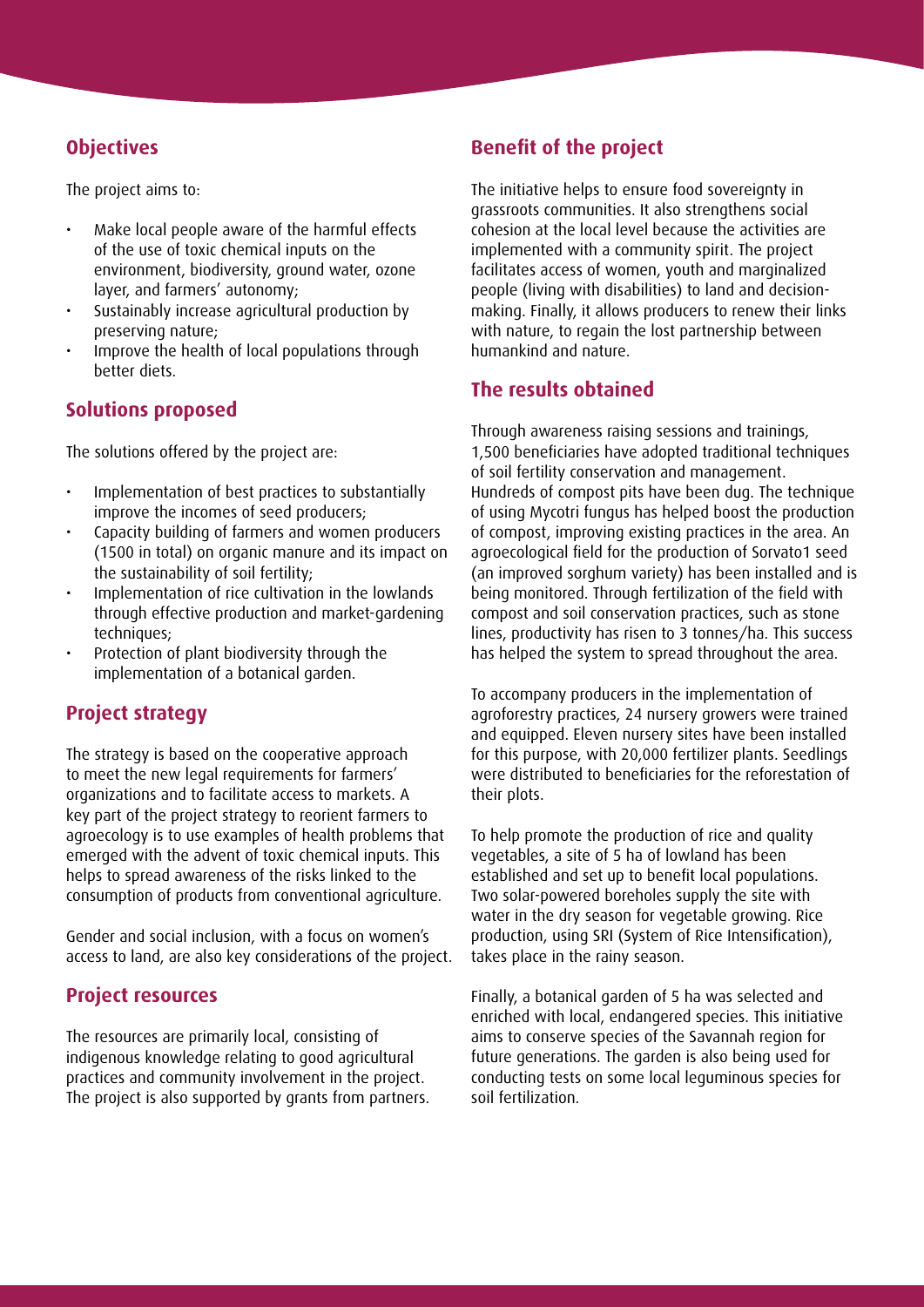#### **Impacts of the project (local and national)**

The initiative has gained the trust of producers. There was a particularly strong uptake of organic manure in the project area. As part of the conservation of biodiversity, some forgotten crops such as sorghum and early millet have resurfaced. This year, soybean producers have seen strong demand for their produce due to its high quality. At the national level, an association of promoters of agroecology has emerged.

#### **Mrs. Catherine Ayaovi, an agricultural producer, gave the following testimony:**

"The application of organic manure to my plot of land allowed me to get unexpected results. Before, it was almost impossible for me to sell my soybeans on the market, because not only was production insufficient but also of poor quality. The taste was not at all appreciated. Today the trend has been reversed. Not only is production enough to feed my family, but I sell the surplus more easily on the local market. "



*Crop residues are fed to animals whose droppings are collected for use as manure. Uneaten residues are then* 

#### **Multiplier effects of the project**

Having seen the results of the initiative (which is still on-going), at least 500 other producers have opted for natural soil fertilization systems to increase their production. Over 1000 hectares of soil were recovered through erosion control works. Initially, the crops in focus were sorghum, early millet, soybeans and rice. Given the results, the practice has spread to include other crops such as maize and vegetables.



*The water pumping system of the two boreholes that supply the vegetable gardens in dry season is powered*